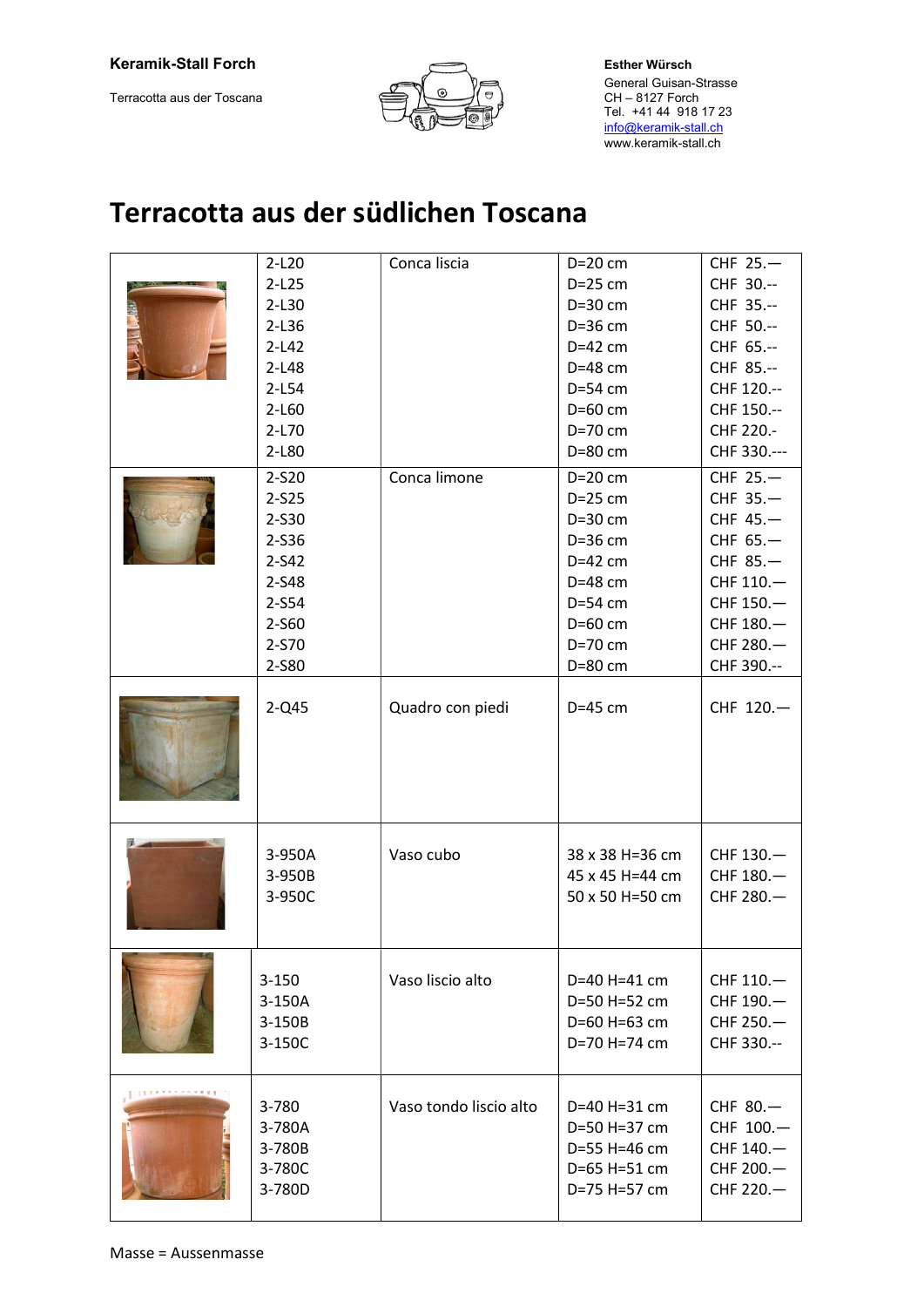Terracotta aus der Toscana



 General Guisan-Strasse CH – 8127 Forch<br>Tel. +41 44 918 17 23 info@keramik-stall.ch www.keramik-stall.ch

# Terracotta aus der südlichen Toscana

| 3-781<br>3-781A<br>3-781B<br>3-781C<br>3-781D<br>3-781E        | Vaso tondo liscio                 | D=40 H=25 cm<br>D=50 H=31 cm<br>D=55 H=38 cm<br>D=65 H=44 cm<br>D=75 H=48 cm<br>D=85 H=51 cm | CHF 70.-<br>CHF 90.-<br>CHF 120.-<br>CHF 160.-<br>CHF 200.-<br>CHF 360.- |
|----------------------------------------------------------------|-----------------------------------|----------------------------------------------------------------------------------------------|--------------------------------------------------------------------------|
| 3-850<br>3-850A                                                | Vaso dell'olmo                    | D=48 H=38 cm<br>D=58 H=46 cm                                                                 | CHF 120.-<br>CHF 160 .--                                                 |
| $3 - 251$                                                      | Vaso origini senza bordo          | D=40 H=41 cm                                                                                 | CHF 230 .--                                                              |
| 2-L056N                                                        | Vaso liscio Bluebest<br>grigio    | 41 x 41 H=56 cm                                                                              | CHF 240.--                                                               |
| $3 - 712$<br>3-712A<br>3-712B<br>$3 - 713$<br>3-713A<br>3-713B | Vaso vecchio<br>Vaso vecchio alto | D=30 H=39 cm<br>D=40 H=52 cm<br>D=50 H=52 cm<br>D=30 H=56 cm<br>D=40 H=75 cm<br>D=50 H=93 cm | CHF 90.-<br>CHF 130.-<br>CHF 190.-<br>CHF 95.-<br>CHF 150.-<br>CHF 220.- |

Masse = Aussenmasse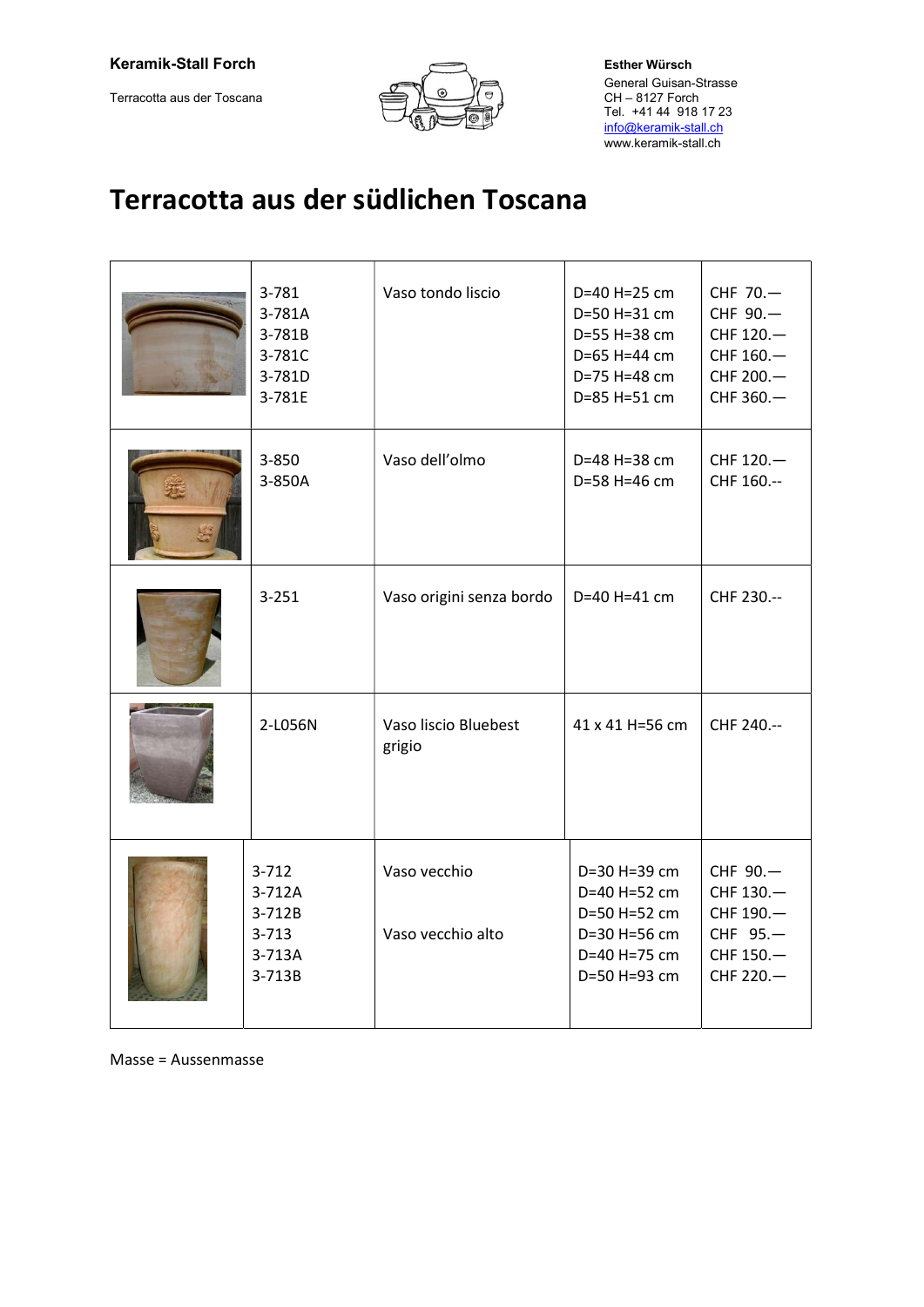### Keramik-Stall Forch Esther Würsch

Terracotta aus der Toscana



 General Guisan-Strasse CH – 8127 Forch<br>Tel. +41 44 918 17 23 info@keramik-stall.ch www.keramik-stall.ch

# Terracotta aus der südlichen Toscana

|  | $3 - 237$<br>3-237A                               |                     | Vaso artistico        | D=32 H=23 cm<br>D=44 H=32 cm                                       | CHF 110.-<br>CHF 160.-                                        |
|--|---------------------------------------------------|---------------------|-----------------------|--------------------------------------------------------------------|---------------------------------------------------------------|
|  | $3 - 222$                                         |                     | Anfora tonelli        | $H=50$ cm                                                          | CHF 150.-                                                     |
|  | $3 - 510$<br>3-510A<br>3-510B<br>3-510C<br>3-510D |                     | Dado con rosetta      | 27 x 27 cm<br>32 x 32 cm<br>35 x 35 cm<br>40 x 40 cm<br>45 x 45 cm | CHF 80.-<br>CHF 95 .--<br>CHF 110.-<br>CHF 130.-<br>CHF 160.- |
|  | $3 - 250$<br>3-250A<br>3-250B                     |                     | Portavaso             | D=40 H=31 cm<br>D=50 H=39 cm<br>D=60 H=47 cm                       | CHF 110.-<br>CHF 140.-<br>CHF 180.-                           |
|  |                                                   | $3 - 600$<br>3-600A | Cassetta ovale liscia | 35 x 20 H=12 cm<br>45 x 26 H=15 cm                                 | CHF 30.-<br>CHF 50.-                                          |
|  |                                                   | 3-832<br>3-832A     | Cassetta liscia       | 17 x 45 H=18 cm<br>17 x 60 H=18 cm                                 | CHF 65.-<br>CHF 90 .--                                        |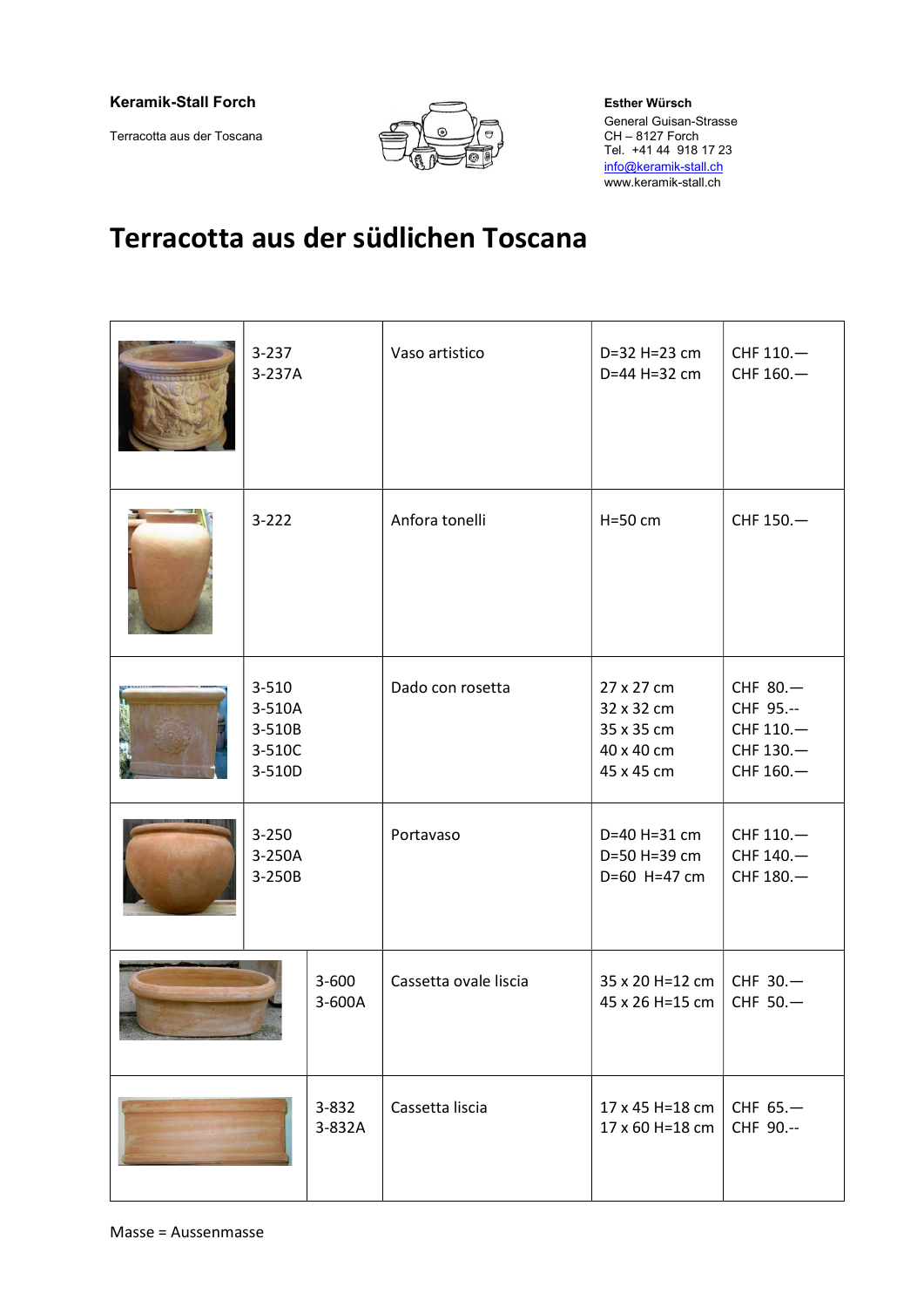Terracotta aus der Toscana



 General Guisan-Strasse info@keramik-stall.ch www.keramik-stall.ch

## Terracotta aus der südlichen Toscana

| 3-507A<br>3-507E                        | Cassetta festonata                                   | 60 x 30 H=24 cm<br>100 x 40 H=40 cm              | CHF 130.-<br>CHF 310 .--                      |
|-----------------------------------------|------------------------------------------------------|--------------------------------------------------|-----------------------------------------------|
| 2-EX82<br>$2$ -EX82A                    | Cassetta Draghi<br>Cassetta liscia                   | 40 x 15 cm<br>40 x 15 cm                         | CHF 85.-<br>CHF 70.-                          |
| $3 - 311$<br>3-311A                     | Cachepot liscio                                      | D=40 H=25 cm<br>D=55 H=30 cm                     | CHF 95.-<br>CHF 150 .--                       |
| 3-439A<br>3-439B                        | Bidoncino                                            | 37x37 H=46 cm<br>43x43 H=50 cm                   | CHF 110.-<br>CHF 160 .--                      |
| 3-335-10<br>3-335-15<br>3-335<br>3-335B | Sfera                                                | $D=10$ cm<br>$D=15$ cm<br>$D=25$ cm<br>$D=40$ cm | CHF 18.-<br>CHF 25.-<br>CHF 65.-<br>CHF 120.- |
| $2 - B10$<br>$2 - B12$<br>$2 - B15$     | Piedini leone pic.<br>Piedini leone<br>Piedini leone | 10 x 7 H=5 cm<br>12 x 8 H=6 cm<br>15 x 10 H=7 cm | CHF 5.-<br>CHF 7.--<br>CHF 9.                 |